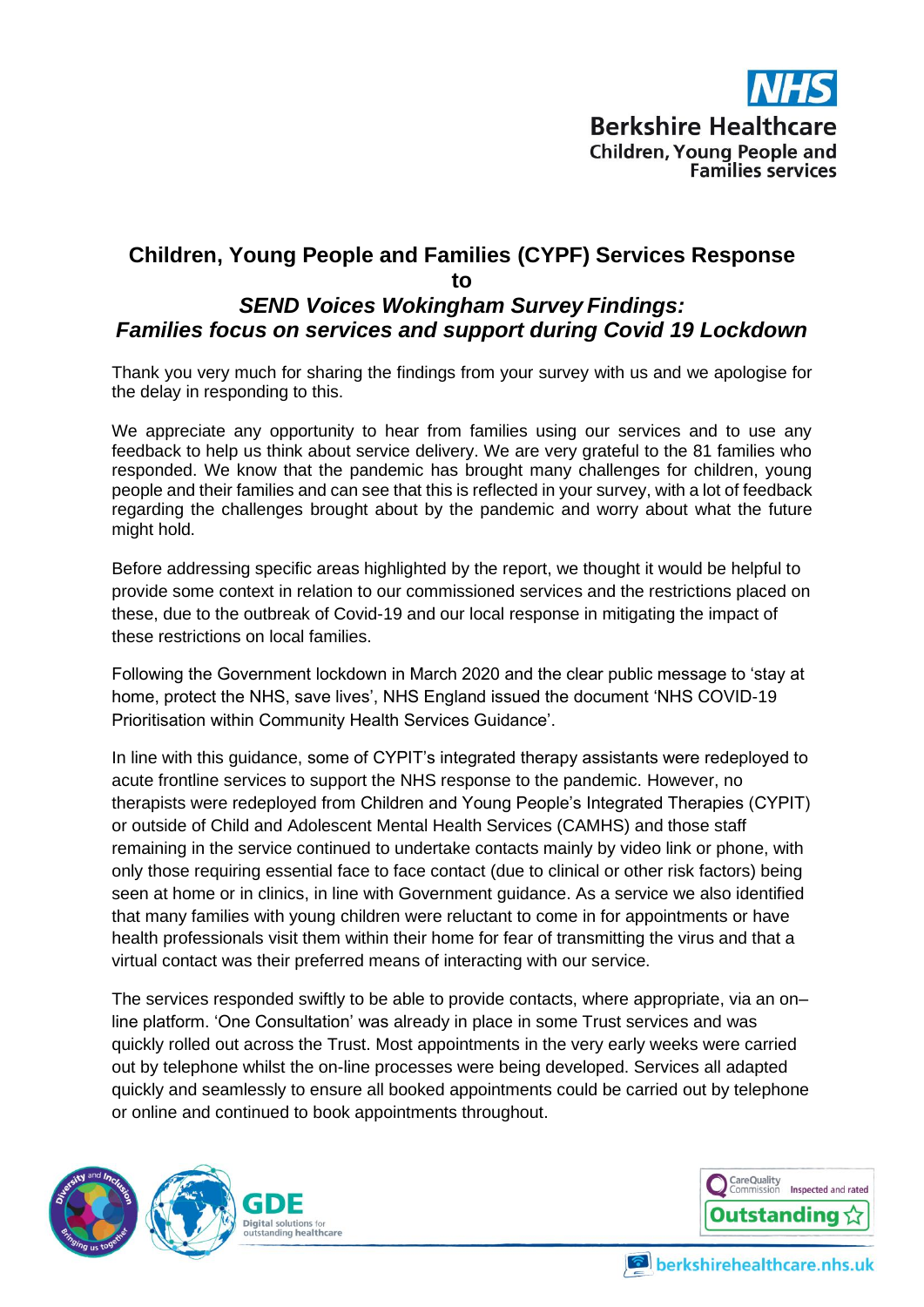We know that One Consultation has sometimes been problematic for some families and where this has been the case, Microsoft Teams has been offered as an alternative. Our IT department have continued to work on any identified issues throughout the pandemic so that we can offer the best possible experience to families. This means that, over time, families have experienced fewer issues. We note that relatively few families who completed the survey had experienced an online consultation although we know that this has been a regular method of service delivery for many of the CYPF services. All families who have received online appointments have been offered the opportunity to complete a survey to provide us with feedback on their experience. The most recent results indicate that many families appreciate the flexibility of having alternatives to face to face appointments available.



#### *Which appointment methods would you like to access for your consultations?*

The service appreciates that the pandemic has been an extremely difficult time for all, but particularly for parents of children with mental health difficulties and/or SEND, without the usual support from family, friends and other services, a reduction in face to face contact from clinicians/therapy staff, primary care services (GPs) and Health Visiting. CYPF has worked extremely hard to take all necessary steps to mitigate risks and the impact of Covid by:

- Continuing to run services throughout and ensuring that those children and young people who required face to face appointments were offered these (following a risk assessment) with every precaution taken to protect families and staff.
- CAMHS Rapid Response Team increased their hours of operation and also extended to provide cover on Sundays.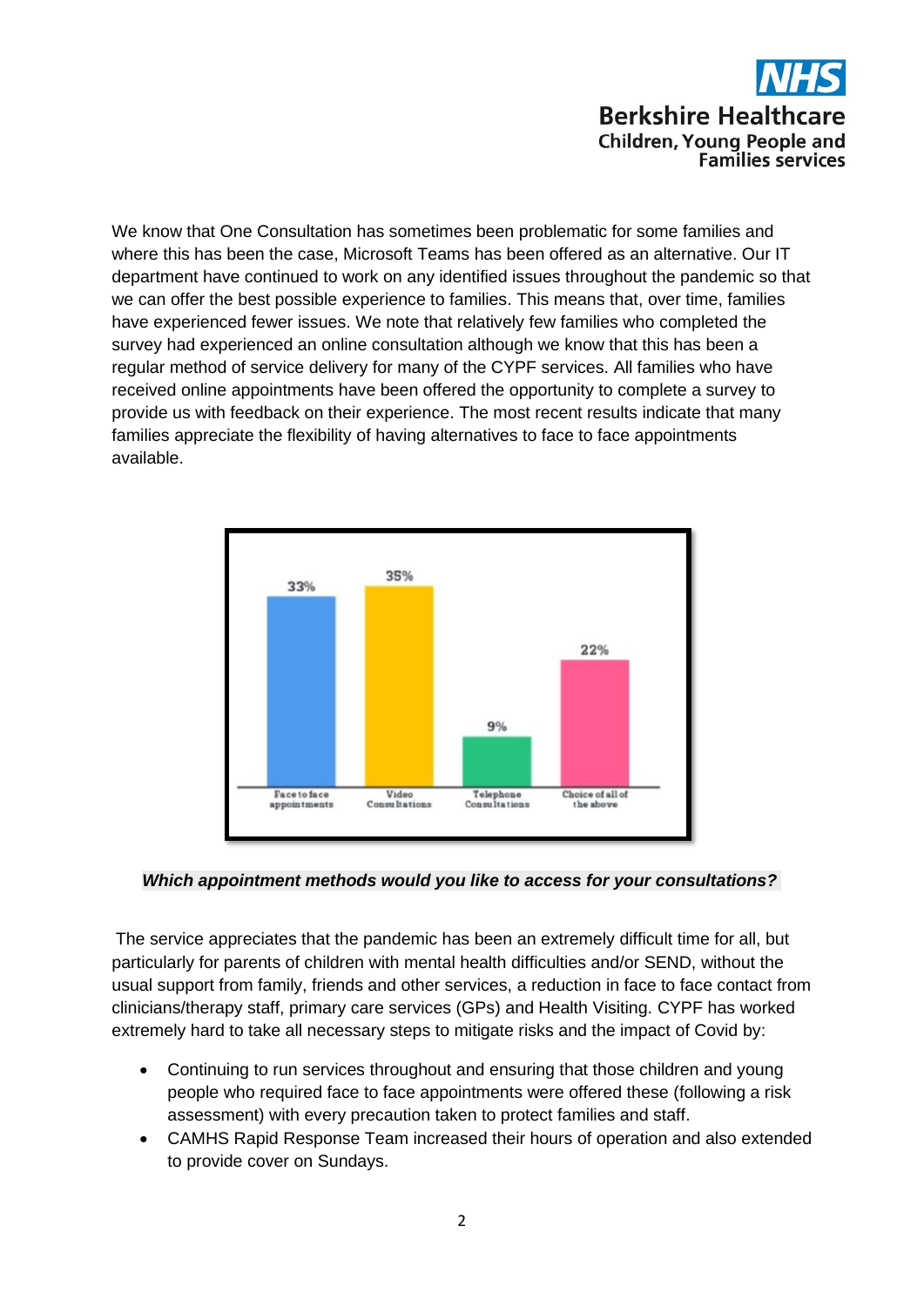- The CAMHS Rapid Response Team were also able to offer community clinic assessments (ie not in A&E) for young people where there were urgent mental health concerns but no urgent medical attention required.
- CAMHS also extended to provide a CAMHS NHS 111 service which again helped to provide young people and their families with support without requiring them to attend A&E.
- CAMHS daily review of all high-risk young people and planning to ensure their needs could be met.
- Risk assessing all new referrals and children already known to services or due to be seen, to determine which children's needs could only be met face to face.
- Clinical contacts increased in duration to enable clinicians to provide effective support and respond to the increased challenges families were facing.
- Setting up a telephone advice line for CYPIT Early Years SLT, in lieu of the cancelled Drop-in clinics.
- Increasing the Care of People waiting service in the Autism and ADHD Teams to ensure a clinician is available to respond to new or increased concerns.
- Updating the website with information on how Covid-19 was affecting services with additional advice, support and resources for families.
- Increasing our social media profile with videos and blogs/vlogs to support families with issues or concerns that they may have.
- Ensuring that all schools had a named point of contact for CYPIT should they have any concerns about how best to support a child and meet their therapy needs during lockdown.
- Producing an advice and resources pack for schools, to support staff in working with children with SEND

All services have continued to receive referrals throughout the pandemic, including a high volume of EHCP assessment requests, and we have adapted to work differently to ensure that children and young people receive intervention, advice and support in the safest and most appropriate way.

All referrals continue to be sign posted to relevant advice about support and resources, including our on-line resource and the CYPIT Triage service, where families can access information which may support some self-management and also enables them to speak directly with clinicians for advice.

'One Consultation' which has been used to deliver video consultations to children and their families, has also been offered to school staff and will continue to be offered as part of the available service delivery where this is the best way to meet a child's needs.

During the period of lockdown when schools were closed, CYPIT worked within NHSE and DfE guidance in line with the Coronavirus Act and the resultant temporary changes to SEND legislation. Despite the challenges, we have continued to respond in a timely way to EHCP requests and to contribute to Tribunals. Therapists also maintained contact with school staff wherever possible and SENCOs were all clear who they could contact should they have any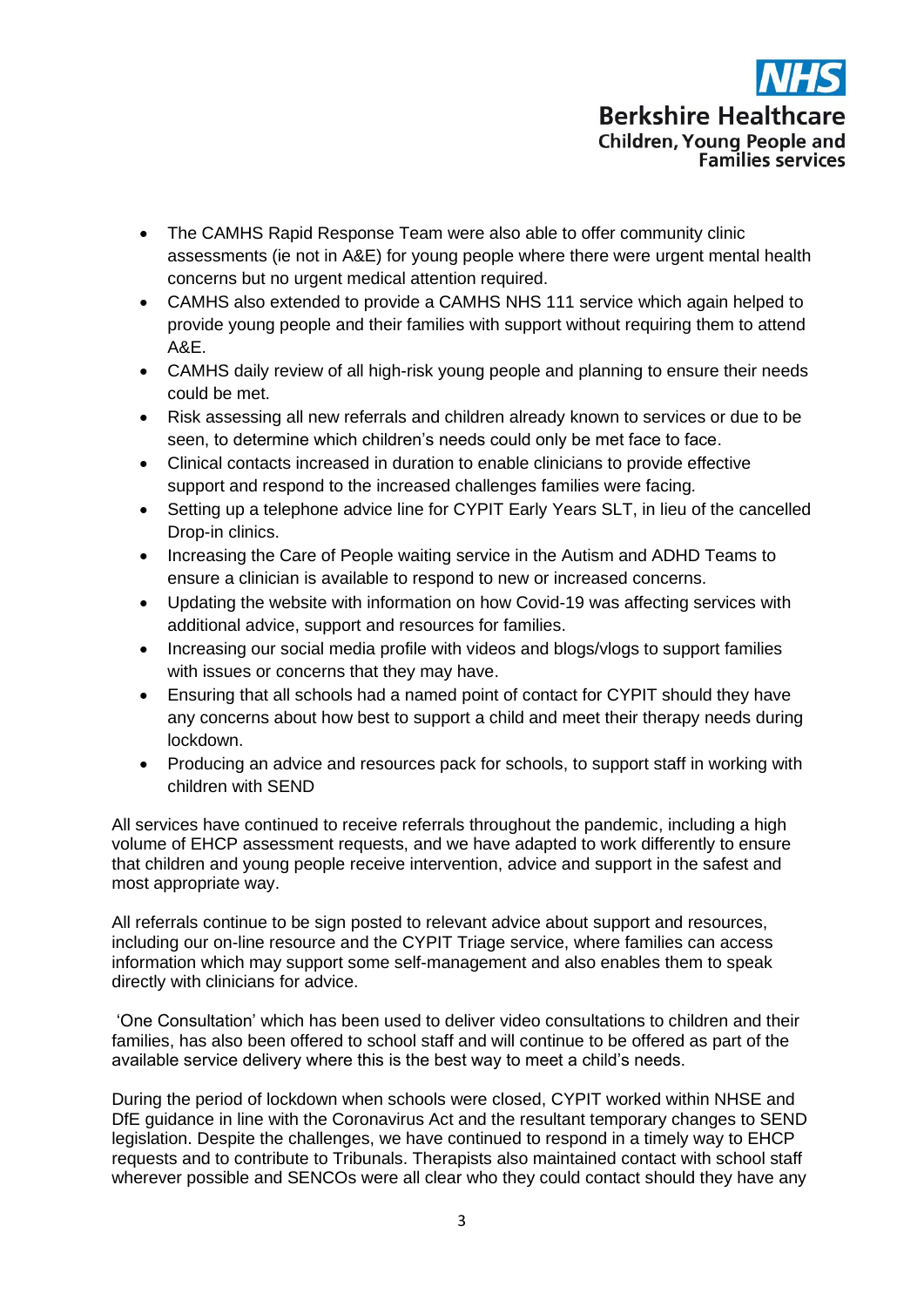concerns. All clinicians regularly undertook clinical risk assessments and RAG rated their caseloads to inform their clinical decision making about which children needed to be seen face to face. We had and continue to have a coordinated approach to acquiring and distributing Personal Protective Equipment (PPE) and all staff have received training in how to safely put on, wear, remove and dispose of PPE.

Staff clinical supervision, liaison and team meetings have been ongoing throughout the pandemic and take place virtually, with many staff reporting that they find colleagues even more accessible than previously.

Alongside its challenges, Covid19 has presented us with increased opportunities to work across our localities, across clinical professions and across different CYPF services to think differently. All learning is being carefully considered to see how it can help inform future service delivery. Many of the services have been able to quickly adopt new ways of working which may be helpful to continue to offer, particularly as some families have found this an easier way to access services.

During the pandemic, the teams have also been working on a range of initiatives, including the following:

- Developing up to date, properly branded SLT advice sheets to support the transition of children from the early years SLT service into schools.
- Creating a bank of weblinks and online resources with information for both parents and school staff. This is something we anticipate we will use more frequently in the future as Covid-19 teaches us to be more 'online'.
- Producing a leaflet about local OT services in response to service user feedback that having involvement from several different OT providers was confusing
- Worked with the RBH therapy team to jointly produce a document called 'Identifying needs and finding help' which has been uploaded to the Wokingham LA's website as part of the Local offer. This document provides links to the advice section of the BHFT online resource and gives information about making referrals to RBH and BHFT for therapy support.
- Investigating how we can use Teams to deliver training and offer online group support to school staff. This could enable us to work across multiple schools.
- Developing online CYPIT training sessions for schools to reduce inappropriate referrals and empower school staff to identify and meet speech, language and communication needs, sensory needs and physical development needs. This may include linking schools together through shared training opportunities.
- Developing online autism and ADHD assessments.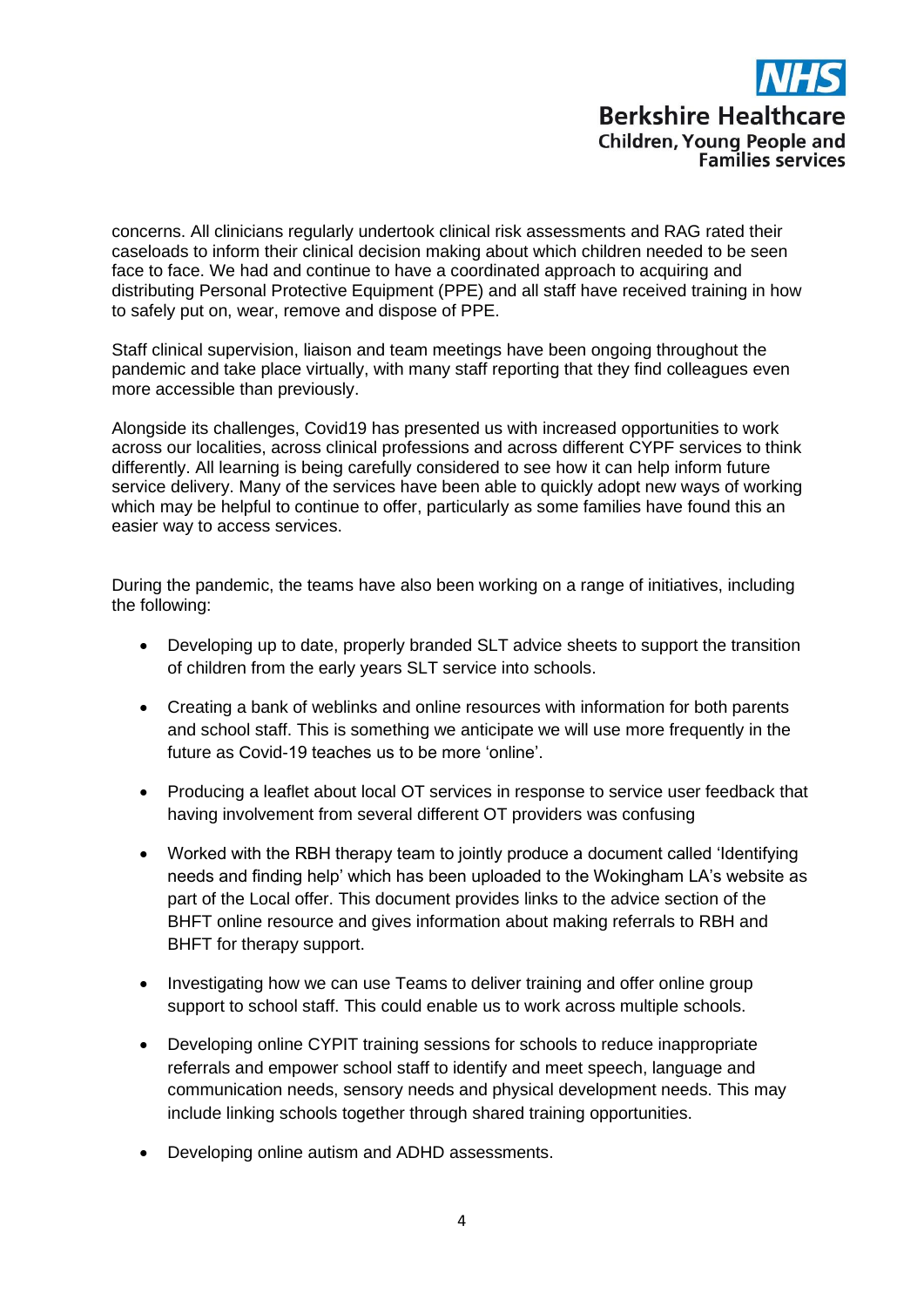

- Clinicians have taken time to retrain in administering modified assessments and innovative approaches used to ensure assessments and intervention can continue.
- Delivering clinical seminars to CAMHS clinicians to support with delivering assessments and therapy online.
- Website improved and updated.
- Reviewing the school questionnaires (used as part of an autism assessment) with input from educational staff to support the co-design of these.

All services have been busy planning for restoration of services from early on in the pandemic to ensure that as guidance changed to permit more face to face contacts, we were ready to implement this as soon as possible. All services have been increasing their face to face appointments and this continues. Now that schools have re-opened and the expectation is that providers fully deliver to what is in children's EHCPs, CYPIT staff have also returned to schools, undertaking face to face assessments wherever possible. In some cases (for example speech sound work), face to face work in a school, wearing a mask, will not be the most effective way to meet need, so an online offer remains and will be the most appropriate way to meet needs in some cases. We are also trialling the use of a Perspex screen in some of our clinics to enable those children for whom the wearing of a mask (by the clinician and/or student) would be detrimental to therapy, to receive direct intervention.

It was not possible during lockdown to offer the usual range of training, due to inconsistent availability of school staff and uncertainty around expectations and arrangements as a result of Covid. This meant that it was not possible to deliver 'live' face to face training. Psychological Perspectives in Education and Primary Care (PPEPcare - training to schools, GPs and other professionals in mental health and autism) moved online and a new ADHD module has also been piloted online. CYPIT are devising some online training packages with the aim of recording these to provide links on our website so that professionals can click a link to watch or play back training sessions.

As a result of this, the team were aware of the need to ensure that schools had all of the information and resources necessary to support children, whether they be attending school or receiving virtual support. The team therefore developed a School Support Resource pack which contains advice, information and resources for working with children and young people with SLCN. This was sent out via email and some of the email responses received from schools are below, showing that this was very well-received by education colleagues:

- *Thank you so much for this, it looks really helpful*
- *Thank you. This looks really useful. I've shared it with our EYFS team and our Y1 teacher as well.*
- *This looks fantastic with lots of advice and practical ideas. It will be good to print out specific pages to give to LSAs who are carrying out recommended SALT interventions in school (whenever we are able to resume these).*
- *What an amazing resource! What I have looked at so far is fabulous.*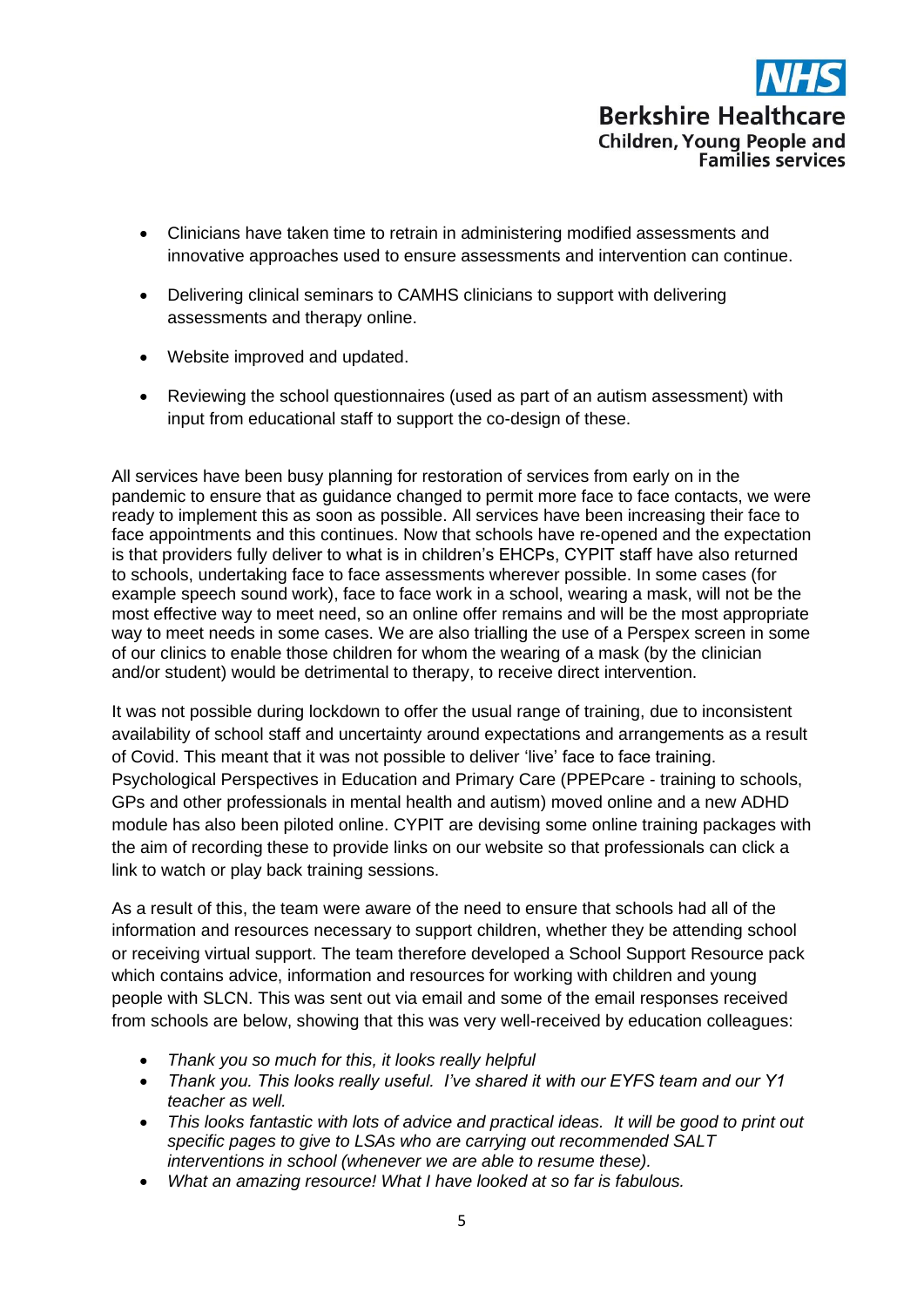

- *Many thanks for the attachment it will be very useful.*
- *I love this information pack!!!*
- *Thank you for all this information- I shall send it out to all our staff. It's very comprehensive!*
- *This is a great document!*
- *Thank you for the information sheets. That is very helpful.*
- *Thank you for the advice sheets- I'm sure they'll be really useful!*

In addition to training for parents and school staff, clinicians have used the reduction in travel time to ensure that all staff internally have the necessary skills and training. We have welcomed a number of new staff to the teams since April and these staff have been offered online interactive training via Teams which many other staff attended as a refresher.

The areas covered have included:

- Makaton: for both mainstream and special schools therapy staff
- Dysphagia: to ensure that all SLTs working in special schools have the necessary knowledge to support young people with swallowing difficulties and to understand when to seek specialist support from the Dingley team.
- Augmentative and Alternative Communication (AAC): understanding the range of AAC and how to support a child who uses AAC

Before addressing some of the specific questions raised by the survey responses, we would like to acknowledge the following limitations of the data and information available:

- The survey covers the full lockdown period which was in place throughout the Easter holidays. We would not ordinarily have expected a high rate of contact during this period anyway as the school years CYPIT team are commissioned to provide the service into schools during term time. (some children would expect a home visit during school holidays dependent on clinical need)
- Survey cohort for the parents who responded to this survey, we don't know the age of the child or which provider would ordinarily meet their needs (CYPIT/BHFT or RBFH)
- Without knowing the details of the respondents it's difficult to know what support the children would have been receiving ordinarily, in order to investigate what was provided and determine whether this is reasonable.

## **Responses to individual questions**

#### **Question 18: If your child or young person was receiving speech & language therapy before lock down are they still receiving support?**

We note that of the 63 people who responded to this question, 38 stated that it was N/A. Therefore, of the 25 people who responded that they were receiving SLT support before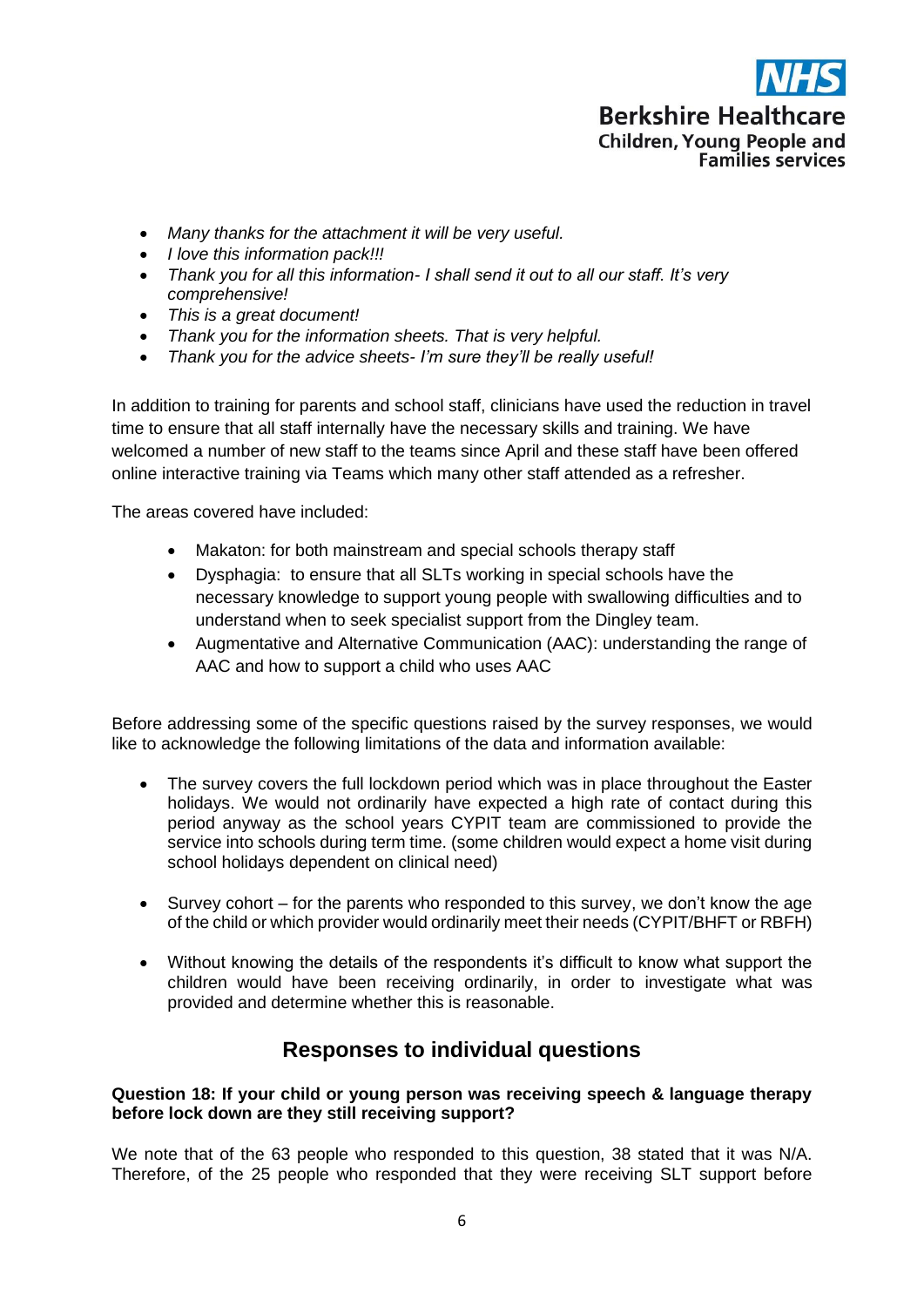lockdown, 3 stated that they did and 22 did not. It is possible that these 22 children may have been school aged so may not have received face to face input during this period under usual circumstances. Much of our provision into schools involves liaison with school teachers, agreeing plans and being available to offer advice. This advice was on offer throughout lockdown, with all schools having a named therapist to contact for advice. The actions agreed in therapy plans are often (but not always) delivered by school staff. Wherever possible we maintained contact with teachers and SENCOs and therapy staff undertook regular meetings with school staff to ensure that children's needs were being met.

As stated in an earlier section, it would be interesting to know the age range of children whose parents were surveyed and what type of educational provision they should have been receiving.

#### **Question 19: If your child or young person was on the waiting list for speech &language therapy before lock down have you received an update?**

This question refers to SLT waiting times, but we do not know whether these children were awaiting an initial assessment or treatment and whether these children were pre-schoolers in the early years' service or school aged children. If children were on a CYPIT waiting list and RAG rated as 'high' following a clinical risk assessment, they would have been offered an appointment.

The Early Years SLT team spent a significant amount of the lockdown period contacting parents of children who had been waiting either for intervention or assessment or who were unable to attend a drop-in due to closures. As previously mentioned, in addition to this, an email advice line was set up in lieu of drop-in clinics.

Our data indicates the following activity was undertaken by the SLT team (predominantly via telephone and One Consultation):

- Early Years 96 new contacts and 185 follow up contacts
- Addington 94 contacts (mainly virtual)
- Mainstream schools 94 contacts

There was no school aged activity during August, but this was expected as schools are closed during August under normal circumstances anyway and many therapy staff are on annual leave or not working.

#### **Question 20: If your child or young person was receiving physiotherapy before lock down are they still receiving support?**

It is not stated who the provider is for this physiotherapy and we acknowledge that the respondents may be a combination of parents of children accessing physio via RBH and via BHFT. Of the 14 respondents for whom this question was applicable, 3 said that they had continued to receive support and 11 had not. It is possible that some of these children would not have been due to be seen directly by a Physiotherapist during this period of time anyway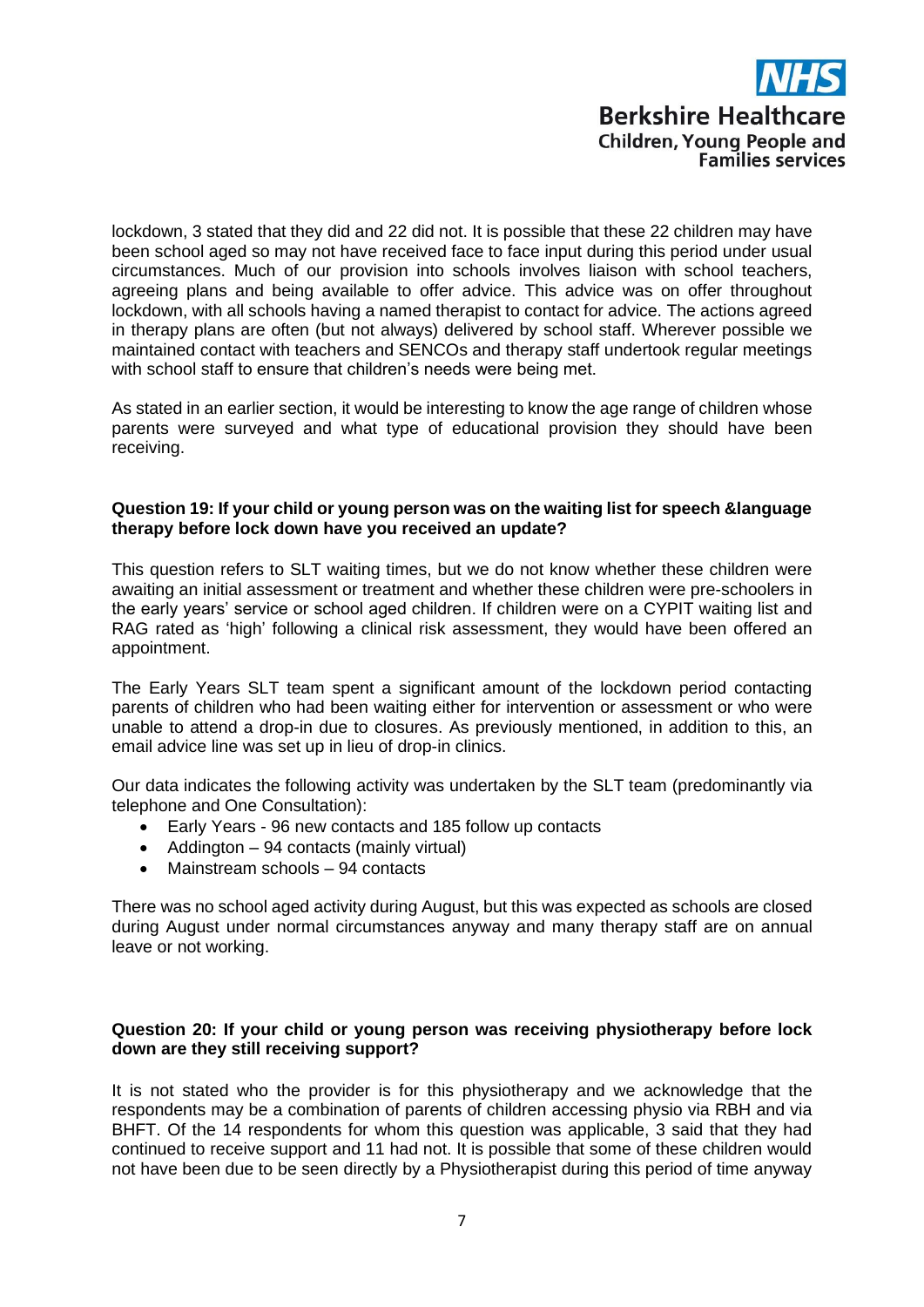

dependent on what provision was in place. Much of our work is done via school staff (as some parents have commented – we are a school-based service), but all children for whom face to face input was the only way to meet their clinical needs (e.g. children who had recently undergone surgery), were seen face to face at home or in a clinic setting.

CYPIT's activity data shows that we undertook 119 contacts during April to July.

#### **Q21: If your child or young person is on the waiting list for physiotherapy before lock down have you received an update?**

This question only applied to 9 children – 2 parents said they received an update and 7 said they had not. We do not know how many of these children are open to CYPIT rather than RBH and whether these children would ordinarily have been contacted with an update during this time period. CYPIT do not currently have a 'care of people waiting' service, so we would not typically contact parents to update on therapy waiting times, but we endeavour to respond in a timely way to any queries or contacts made with us by parents of children waiting. Since lockdown eased and schools re-opened, we have been working through our waiting list and now only have 4 children waiting for a physiotherapy assessment.

#### **Question 22: If your child or young person was receiving occupational therapy before lock down are they still receiving support?**

It is noted that some of the respondents stated that they have a private OT. It is therefore unclear whether some of the 20 respondents under OT are accessing this via CYPIT, RBH or a private provider. Only 20 responded to say that they were under OT and of these, 3 said that they had continued to receive support. Our data shows that OT undertook 93 contacts during April to July.

#### **Question 23: If your child or young person was on the waiting list for occupational therapy before lock down have you received an update?**

Of the 64 parents who responded to this question, the majority indicated it was not applicable. Of the 17 who were on the waiting list for OT, 3 stated that they had received an update and 14 did not. As stated above, CYPIT do not currently have a 'care of people waiting' service, so we would not typically contact parents to update on therapy waiting times, but we endeavour to respond in a timely way to any queries or contacts made with us by parents of children waiting.

In Wokingham, the number of children waiting more than 18 weeks for an OT assessment has reduced since the last quarter. The total number of children awaiting an OT assessment has gone down from 78 in Q4 (Jan- March 2020) to 30 at the end of Q1 (end June 2020). This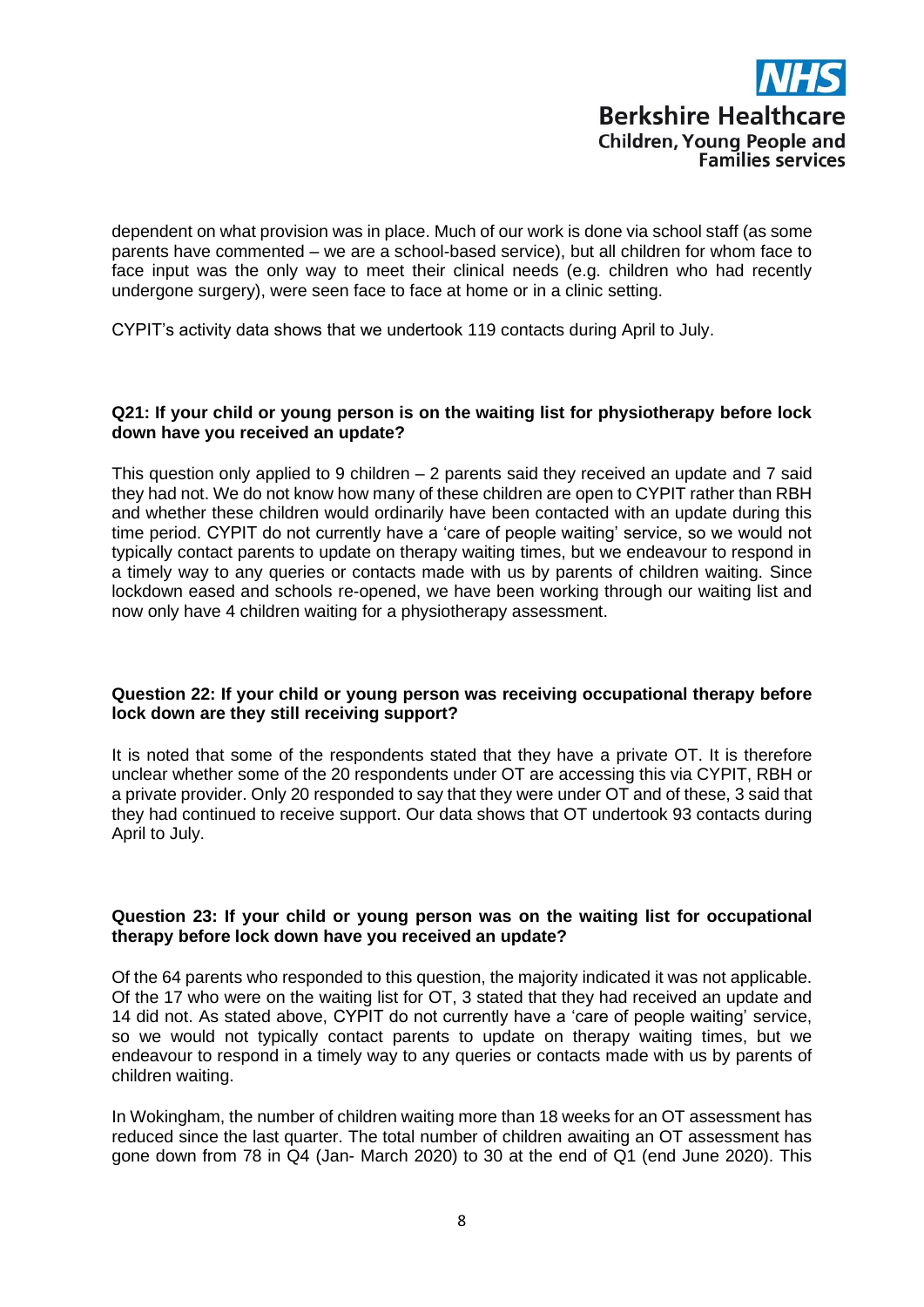reduction in waiting times has been achieved despite an increase in referrals as well as EHCP requests and in the context of the Covid pandemic and school closures.

Clinicians report an ongoing increase in the complexity of cases that they are managing; both in terms of clinical complexity and in terms of the time required to support Tribunals or cases where parents have sought independent therapy advice to challenge the LAs' decision-making around the EHCP assessment process.

The West OT Team continue to be fully staffed but are being impacted by one staff member's maternity leave, and one further imminent maternity leave, for which the service are actively seeking cover. This is proving challenging due to the national shortage of OTs.

#### Question 24: **If your child or young person was receiving services from CAMHS before lock-down are they still receiving support?**

Of 20 families who indicated they were receiving services from CAMHS before lockdown, 9 indicated they were no longer receiving support and one family indicated that nothing was offered. We would like to confirm that all children and young people in treatment were offered a service, either by telephone, digital or face to face (if clinically essential). However, some families have chosen to defer their sessions until face to face appointments (where not clinically essential) are available. All young people open to the service (whether in treatment or waiting) have also had access as usual to the duty support clinician and the care of people waiting services in teams.

We noticed one family had concerns around transition and would like to clarify that the transition process includes a review of current needs and liaison with the adult services starting 6 months prior to transition. A CAMHS clinician attends the adult transition monthly meetings to facilitate the process. Prior to transition, risk is also reviewed, and care plans are updated. If any individual or their family had concerns, we would, as always, encourage them to make contact with the service to discuss these.

We also noted another family indicated they had experienced concerns regarding medication due to their consultant psychiatrist leaving. Recruitment of qualified professionals remains a national challenge although the service works hard to provide cover and mitigate the impact of this. During Covid-19 new protocols were set up to make sure prescribing continued although there were specific challenges where new medication or a change of medication might be needed as young people are required to have physical observations first to ensure safe prescribing (height/weight/blood pressure and pulse). Where possible we have supported families to take these measurements at home (including a video on our website which explains show to do this). However, there are some circumstances where children and young people need to attend for these and we now have a physical observation clinic in place for this. We also have a shared care protocol in place across Berkshire meaning that many families are able to obtain prescriptions from their GP.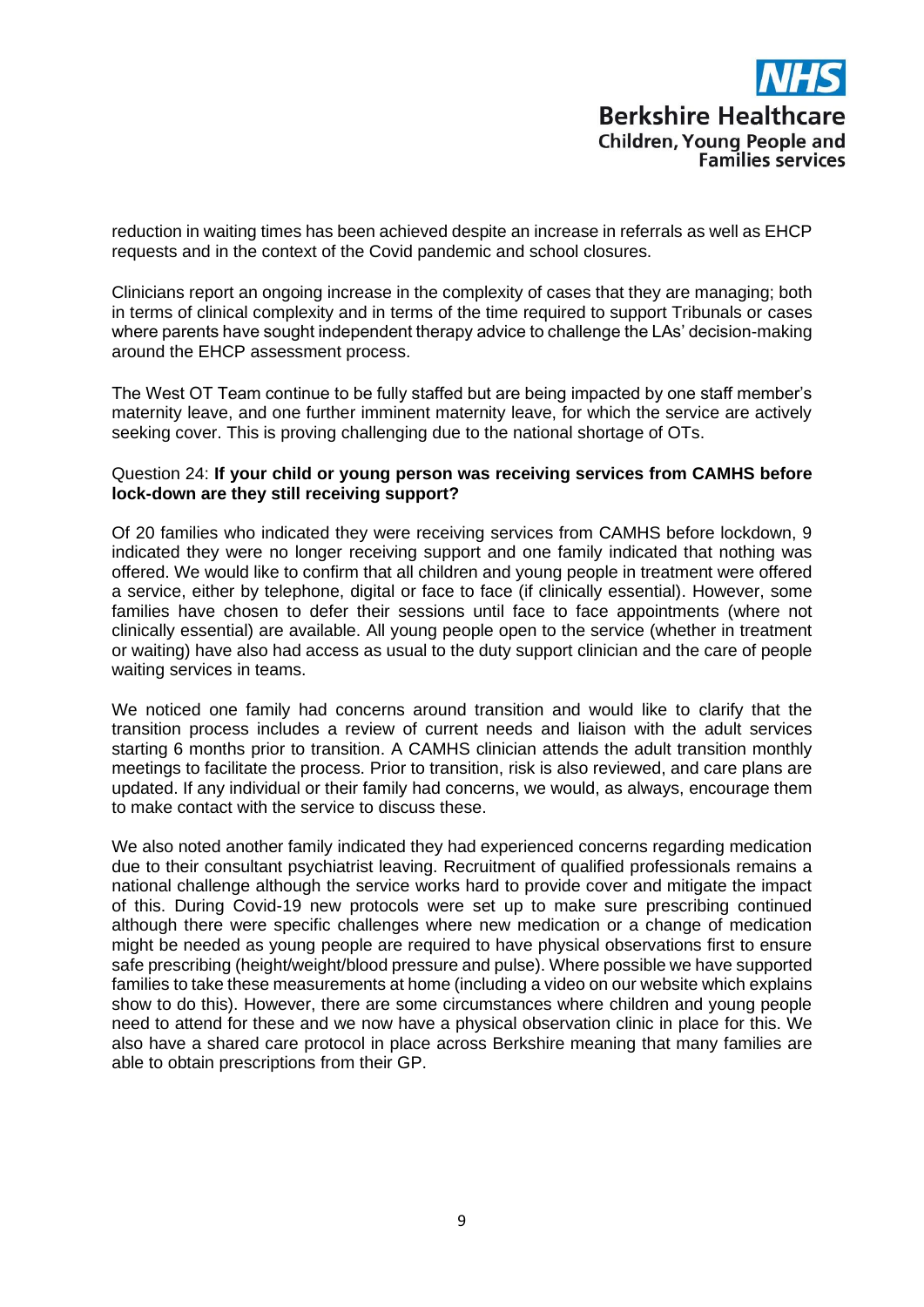

#### **Question 25: If your child or young person was on the waiting list for CAMHS before lock-down have you received an update?**

During Covid-19 we have used the website to provide updates to families. We contacted those who were receiving treatment and those who had been booked or were due to be offered appointments. Regretfully we did not have enough staff capacity to allow us to contact everyone who was on the waiting list, unless they were due to be seen. We ensured that administrative staff were still available to respond to enquiries, although due to the high volume of calls received there can sometimes be a delay in responding.

#### **Question 26: If any of your appointments for therapies have been online via "One Consultation" please let us know how this is working**

Of the 5 parents who responded about One Consultation, 3 said that the online consultations work really well, 1 said they were not as good as face to face and 1 said that they don't work at all for their child.

CYPF continue to request and review feedback via the automated system at the end of each 'One Consultation' virtual appointment and we are working with Universal services within BHFT to devise a more specific shared feedback form which will enable is to capture more qualitative feedback. The Autism Assessment Team will also be introducing a short survey for young people having an autism assessment appointment online.

#### **We would like to address some of the specific feedback comments that parents made for question 26:**

- *I have to wait until Sept for school to put in for an EHCP because she hasn't had an Ed Psych assessment which I feel is delaying her getting the much needed support she needs when she returns.*

From a therapy perspective, a child does not need to have an EHCP in order to access therapy services. Parents should access CYPIT via the website or contact Triage for advice, support and information about how to make a referral. [https://cypf.berkshirehealthcare.nhs.uk/our](https://cypf.berkshirehealthcare.nhs.uk/our-services/children-and-young-peoples-integrated-therapies-cypit/about-our-therapy-services-cypit/)[services/children-and-young-peoples-integrated-therapies-cypit/about-our-therapy-services](https://cypf.berkshirehealthcare.nhs.uk/our-services/children-and-young-peoples-integrated-therapies-cypit/about-our-therapy-services-cypit/)[cypit/](https://cypf.berkshirehealthcare.nhs.uk/our-services/children-and-young-peoples-integrated-therapies-cypit/about-our-therapy-services-cypit/)

- *Physio - no video consultation so how can they discharge a child without examination to check joints problems. She is assuming it is muscle weakness etc.*

Discharge would, as always been based on the evidence and information available to them and on their own clinical experience (and this is the case for clinical appointments taking place face to face or via One Consultation). However, if parents have any concerns please encourage them to contact the service directly and a therapist will be happy to discuss this with them.